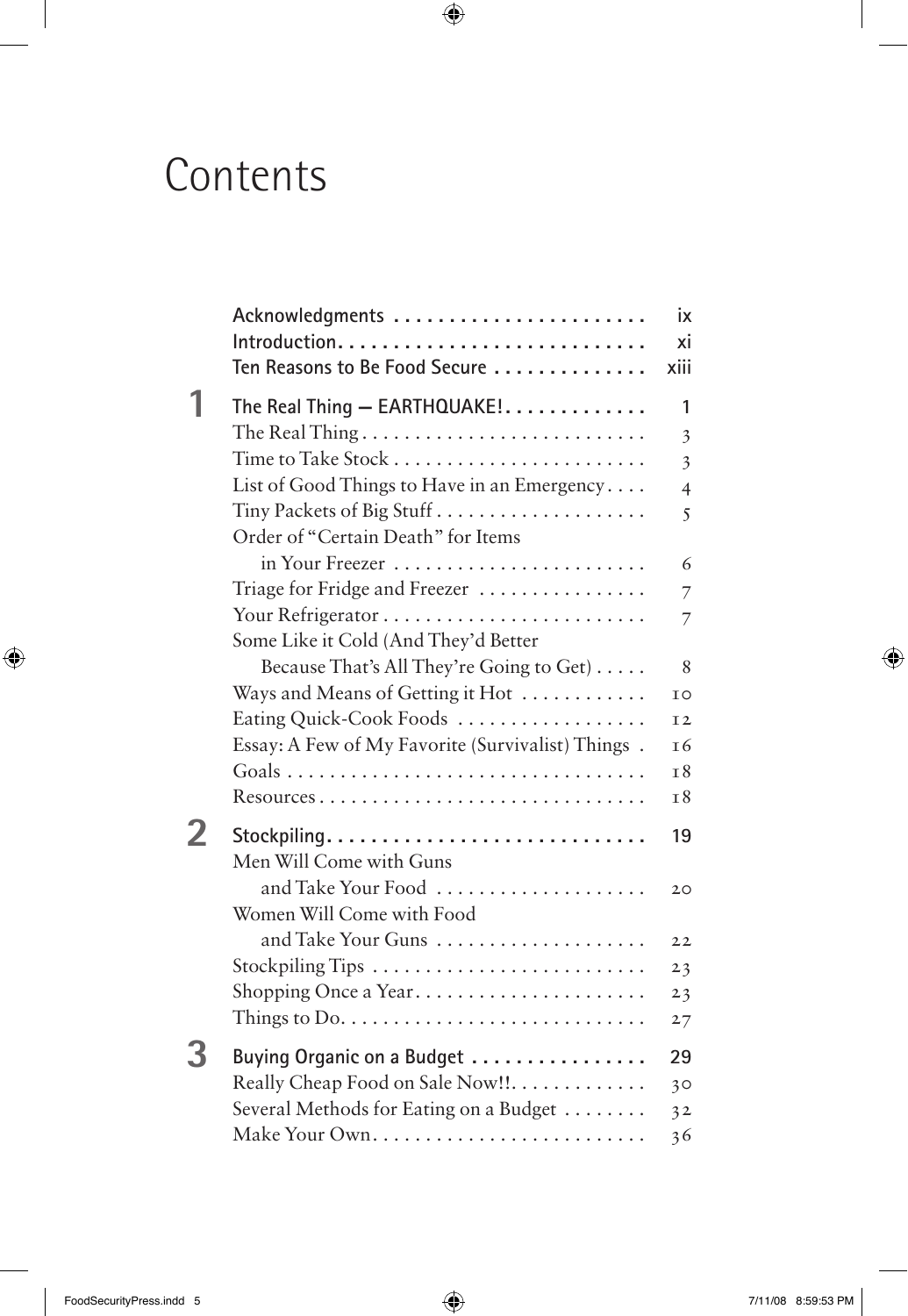## Food Security for the Faint of Heart

|   | Things to Try $\,\ldots\ldots\ldots\ldots\ldots\ldots\ldots\ldots\ldots\ldots\ldots\,$<br>Resources | 43<br>43       |
|---|-----------------------------------------------------------------------------------------------------|----------------|
|   | Getting Symbiotic with Your Garden                                                                  | 45             |
|   | Observational Skills: What's That All About?                                                        | 47             |
|   | Where to Start?                                                                                     | 49             |
|   |                                                                                                     | 49             |
|   | Map of Garden Food Availability                                                                     | 5 <sup>2</sup> |
|   | Use Space Well                                                                                      | 54             |
|   | Getting There From Here                                                                             | 55             |
|   | Resources                                                                                           | 55             |
|   |                                                                                                     | 57             |
|   | Carefully Choose What you Put                                                                       |                |
|   | in Your Garden                                                                                      | 57             |
|   | Use Space Well                                                                                      | 58             |
|   | Learn to Eat What is Already in Your Garden                                                         | 59             |
|   | Use Low-Tech to Stretch Your Season                                                                 | 61             |
|   |                                                                                                     | 62             |
|   |                                                                                                     | 63             |
|   | Resources                                                                                           | 63             |
| h |                                                                                                     |                |
|   | <b>Storing the Garden Abundance</b><br>(Top Ten Techniques).                                        | 65             |
|   | Technique $\#$ I – Leave it Where it Lay $\ldots \ldots \ldots$                                     | 66             |
|   | Technique #2 - Simple Storage                                                                       | 67             |
|   | Technique $\#$ <sub>3</sub> - Dehydrating                                                           | 69             |
|   | Technique #4 – Canning and Pressure Canning                                                         | 73             |
|   | Technique $\#$ 5 – Packing in Sugar                                                                 | 77             |
|   | Technique #6 - Packing in Vinegar                                                                   | 77             |
|   | Technique $\#$ 7 – Packing in Salt                                                                  | 79             |
|   |                                                                                                     | 80             |
|   | Technique #9 - Packing in Oil                                                                       | 81             |
|   | Technique #10 - Freezing                                                                            | 83             |
|   | Getting There From Here                                                                             | 84             |
|   | $Resources \dots \dots$                                                                             | 85             |
|   |                                                                                                     |                |
|   | Just a Cup of Tea for Me or                                                                         |                |
|   | Hot Bevies From a Cool Garden                                                                       | 87             |
|   |                                                                                                     | 91             |
|   |                                                                                                     | 91             |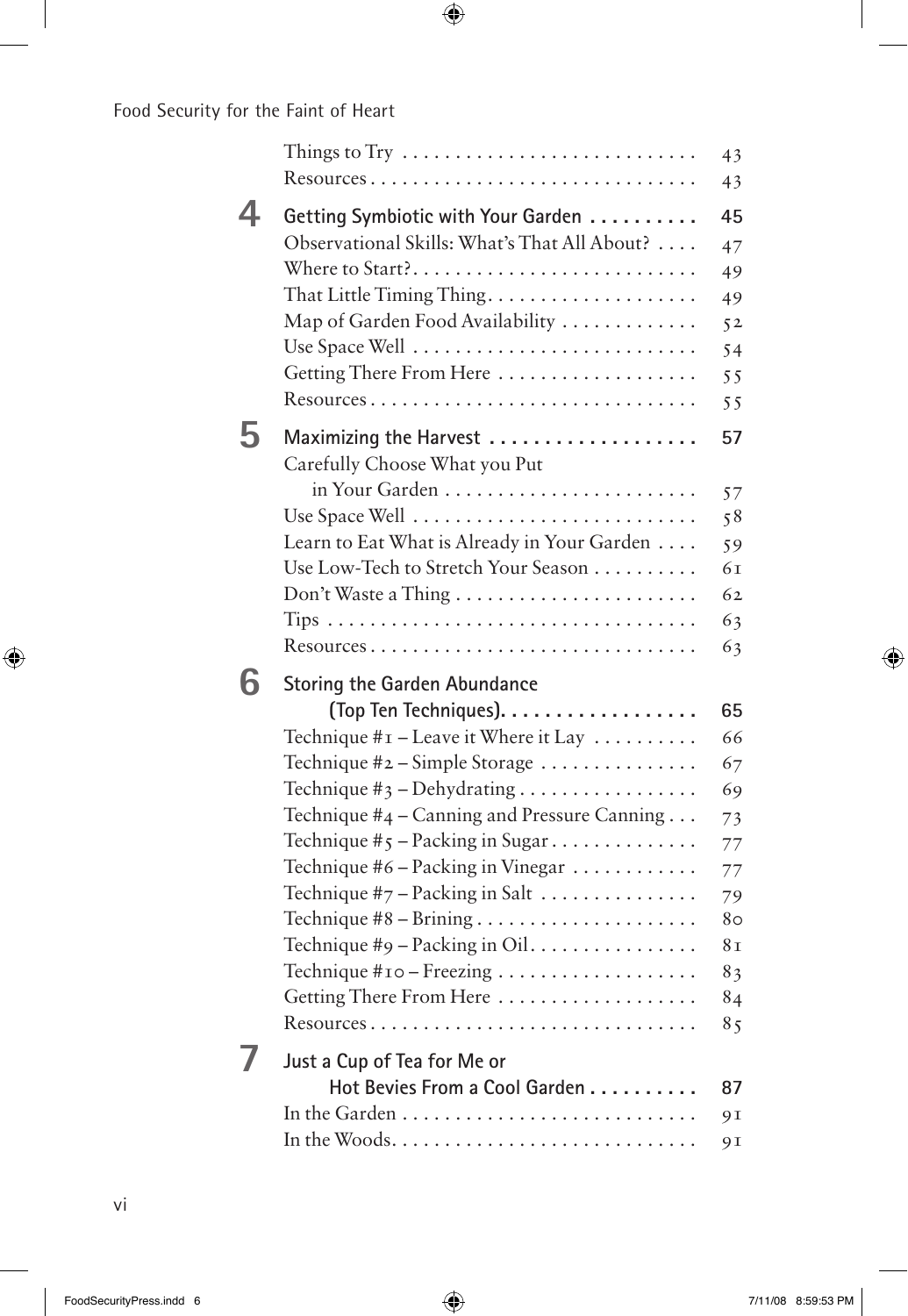## Contents

|    | Growing Herbs for Teaer, Tisane                                       | 92<br>93        |
|----|-----------------------------------------------------------------------|-----------------|
|    | Resources                                                             | 93              |
| 8  | <b>Please Don't Eat the Daisies</b><br>(Without a Good Dressing)      | 95              |
|    | The Food, it Was Just Hiding There                                    | 95              |
|    | An Extremely Compressed List of Edible Flowers.                       | 97              |
|    | Drying Flowers for Winter                                             | IOI             |
|    |                                                                       | 102             |
|    | Resources                                                             | 102             |
| 9  | Gardener With a Suitcase                                              | 103             |
|    | Compromise #1 - Garden Somewhere Else                                 | 104             |
|    | Compromise #2 - Garden With What You Have                             | 105             |
|    | Compromise #3 - Garden Really Fast                                    | IO7             |
|    | Compromise #4 - Make Transient Gardening                              |                 |
|    | the Trend it Should Be                                                | 108             |
|    | Things to Do. $\dots \dots \dots \dots \dots \dots \dots \dots \dots$ | <b>IIO</b>      |
|    | Resources                                                             | IIO             |
| 10 |                                                                       | 111             |
|    |                                                                       | II2             |
|    | Roots and Shoots                                                      | II3             |
|    |                                                                       | II <sub>5</sub> |
|    |                                                                       | II <sub>5</sub> |
|    |                                                                       | 117             |
|    |                                                                       | 118             |
|    | Weird-looking Bits                                                    | II9             |
|    |                                                                       | <b>I20</b>      |
|    | Things to Try and Do $\dots\dots\dots\dots\dots\dots\dots\dots$       | I2I             |
|    | Resources                                                             | <b>I2I</b>      |
|    | By the Sea-We Shall See What's on the                                 |                 |
|    | Seashore (and Then We'll Eat It)                                      | 123             |
|    | Eating Oceanside Foods                                                | I24             |
|    | Resources                                                             | 127             |
| 12 | The 18 Minute Medic:                                                  |                 |
|    | Quick Medicine at Your Door.                                          | 129             |
|    | Cross-Reference Guide                                                 |                 |
|    | Resources                                                             | 137             |
|    |                                                                       | 137             |